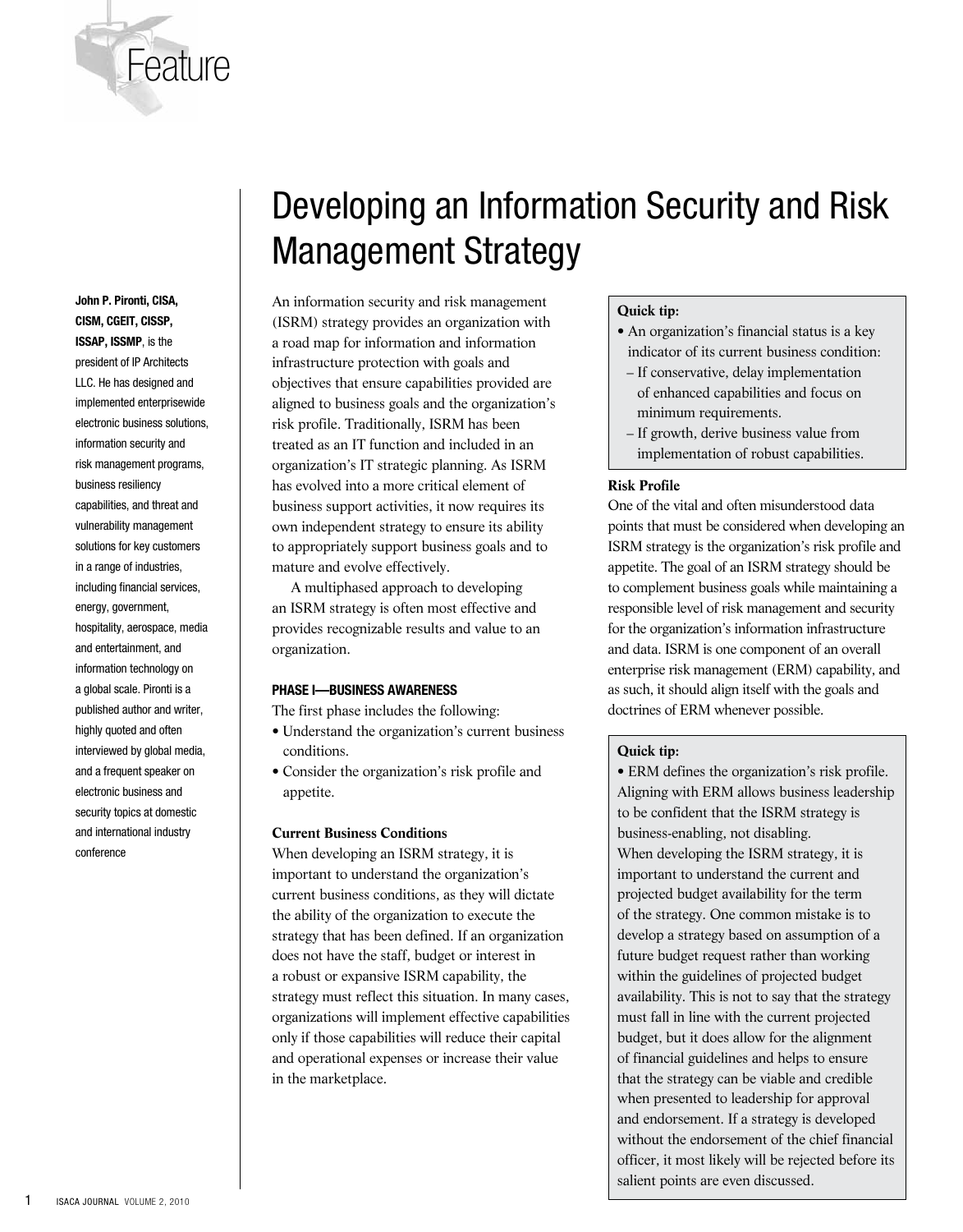#### **Quick tips:**

- ISRM budgets are typically 7-10 percent of the overall IT budget without compliance activities and 10-13 percent when inclusive of compliance activities.
- If scope of the ISRM strategy extends beyond IT, budget requirements need to account for this.

## **Phase Ii—Strategy Definition**

The second phase includes the following:

- Include a prescriptive annual plan followed by a rolling three-year plan.
- Clearly identify the point of arrival for capabilities based on management guidance and input.
- Ensure the availability and capability of necessary staff for the strategy execution.
- Gain an understanding of the organization's culture to ensure an appropriate plan for ISRM adoption.

# **Annual vs. Rolling Three-year Plan**

In most cases, strategic planning follows a prescriptive annual plan followed by a higher-level, rolling three-year plan. The idea behind this is to allow for the determination of specific goals and objectives that can and should be met on an annual basis while accounting for the fact that ISRM is an ongoing activity. This also allows the organization to understand its current state of capability as well as its projected needs and requirements for the future. The rolling plan is adjusted annually to accommodate changes in business activities and conditions, while the annual plan stays consistent for the period within which it operates.

# **Quick tips:**

- The typical time window for implementation of an ISRM strategy and program is 30-36 months (when all capabilities are in place and operating as business as usual).
- Capital and operational expenses are highest in year one, stabilize in year two and typically grow organically by year three.

# **Point of Arrival**

When developing an ISRM strategy, it is important to clearly identify the point of arrival for capabilities based on management guidance and input. The point of arrival is simply a definition of the desired state of capability that the organization would like to have in place once the strategy has been executed. The best way to determine the point of arrival is to work with the leadership team to understand their goals regarding ISRM.

Often leadership teams have different perspectives on the point of arrival, dependent upon the audience to whom they are speaking. Leaders want to project a feeling of trust and safety to external parties, including clients and partners, and may state that they will do everything they can to ensure the safety of information infrastructure and data. Alternatively, these same leaders frequently communicate to internal audiences that they would like the organization to be as good or slightly better then its peers and competitors in its industry. This can often lead it down the path of "security by compliance"—meeting regulatory requirements and adhering to industry standards but not necessarily providing comprehensive ISRM capabilities for the organization.

# **Quick tips:**

- Present multiple points of arrival for review and selection by the organization's leadership team.
- Develop key performance indicators (KPIs) based on the selected point of arrival to monitor value and effectiveness.

#### **Staff Availability**

A key element of any ISRM strategy is the level of staffing that will be available for strategy execution. It is important to correctly size the strategy based on current or expected staffing capabilities to ensure that the defined capabilities and objectives can be met. Many organizations find themselves in situations in which they have many objectives but do not have the staff available to achieve them. This is typically a primary concern during the initial foundational implementation phase in which staff requirements can be triple that of those required during the operational and maturity phases.

# **Quick tips:**

- Identify staff availability for implementation and operation of strategy during the development process.
- Staff identified as having part-time availability (50 percent or less) should be projected to be available only for limited time (30 percent or less) to ensure effective implementation of strategy with available resources.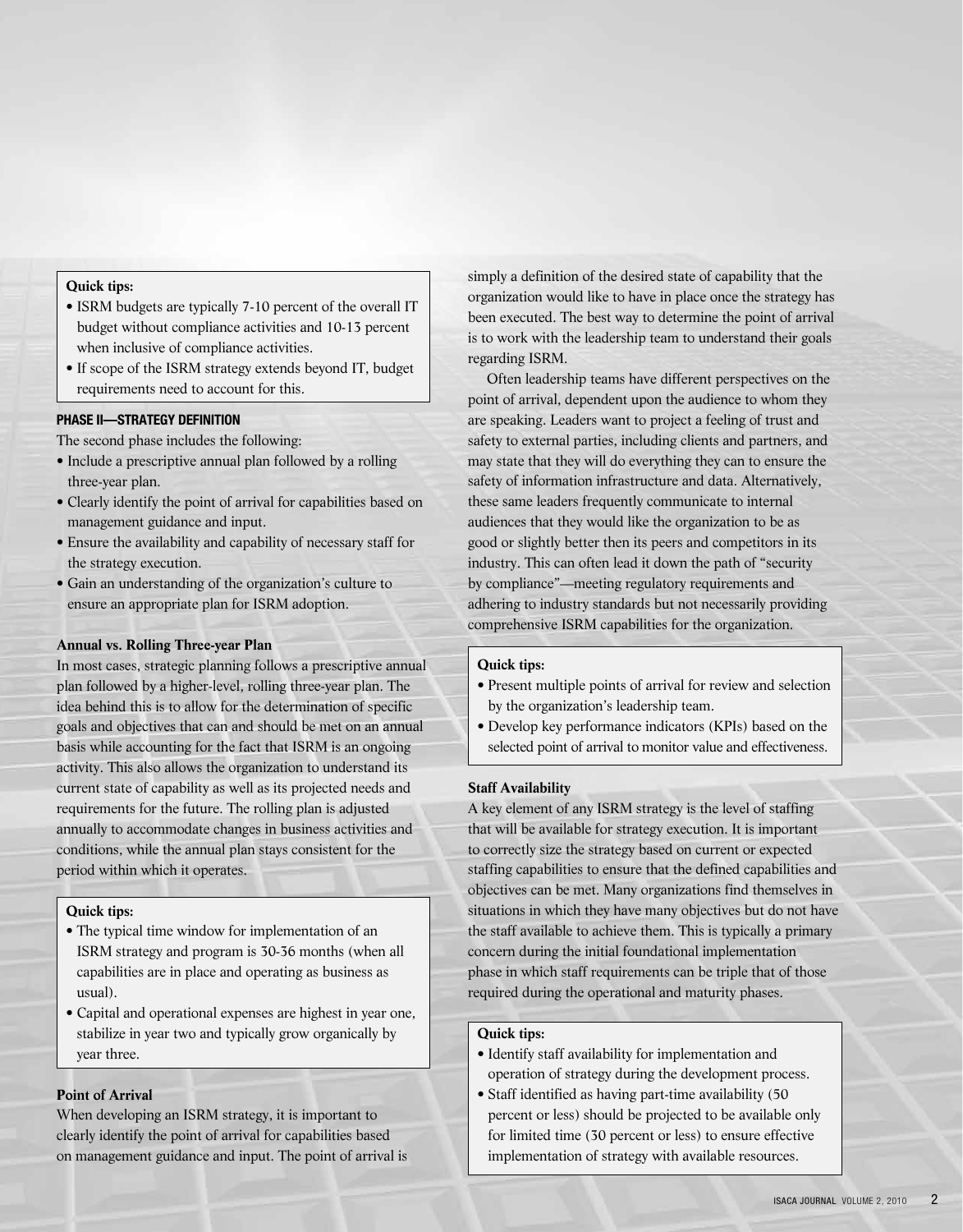# **Cultural Awareness**

Understanding the culture of an organization is important when developing an ISRM strategy, and a key element is adoption. Adoption of strategy will not occur quickly or effectively if the members of the organization who are impacted by the strategy do not support the implementation. If an organization has a culture that is based on open exchange of ideas and freethinking, the use of consensus activities and open discussion of the strategy will be most effective. In contrast, an organization in which the culture is based on directives from leadership and expected alignment to those directives will not benefit from open discussion and consensus. Instead, specific guidance and messaging from senior leadership will be necessary to drive adoption of the strategy.

# **Phase III—Strategy Development**

The third phase includes the following:

- Define the governance model and functional inventory of capabilities and services.
- Consider whether the ISRM strategy will include operational components or will act as a consultative element within the organization.
- Determine the reporting structure for ISRM.
- Consider the staff and competency requirements necessary to successfully implement and operate the ISRM strategy.
- Consider the risks of sourcing and ensure appropriate oversight by internal staff.

#### **Models and Frameworks**

When developing an ISRM strategy, it is important to define the governance model and functional inventory of capabilities and services that will be provided by the organization. A modular format is preferable, allowing the organization to add, delete or modify functions as business conditions and requirements change. Each function that is defined will also have KPIs with thresholds that allow the organization to understand whether the individual function, as well as the overall organization, is operating within acceptable tolerances.

ISRM is often broken into two functional models or inventories due to the distinction between the concepts of risk and security. An information risk management framework (see **figure 1**) will include multiple functions that are oriented toward identifying information risks across the entire spectrum of the organization, including operational, market, compliance, strategy, credit, fraud and other risk

considerations. This framework frequently also includes information security as a component, since it is typically the enforcement element that allows the organization to implement its risk mitigation capabilities to ensure alignment with its risk profile and tolerance levels.



Information security should have its own inventory of capabilities and functions for the enforcement component of the ISRM strategy (see **figure 2**). These functions will include elements such as threat and vulnerability assessment, vulnerability management, business resiliency, architecture and design, and others. The KPIs defined for information security will measure the organization's ability to maintain the risk tolerance levels established by the risk management functions.



## **Operational Components**

It is essential to consider whether the ISRM strategy will include operational components as part of its activities or whether it will act as a consultative element within the organization. The benefits of having direct management and oversight of operational components are the ability to control the complete life cycle of capability from strategy to architecture and design, to implementation and operation. While this sounds attractive in theory, it is often recommended to exclude operational components from the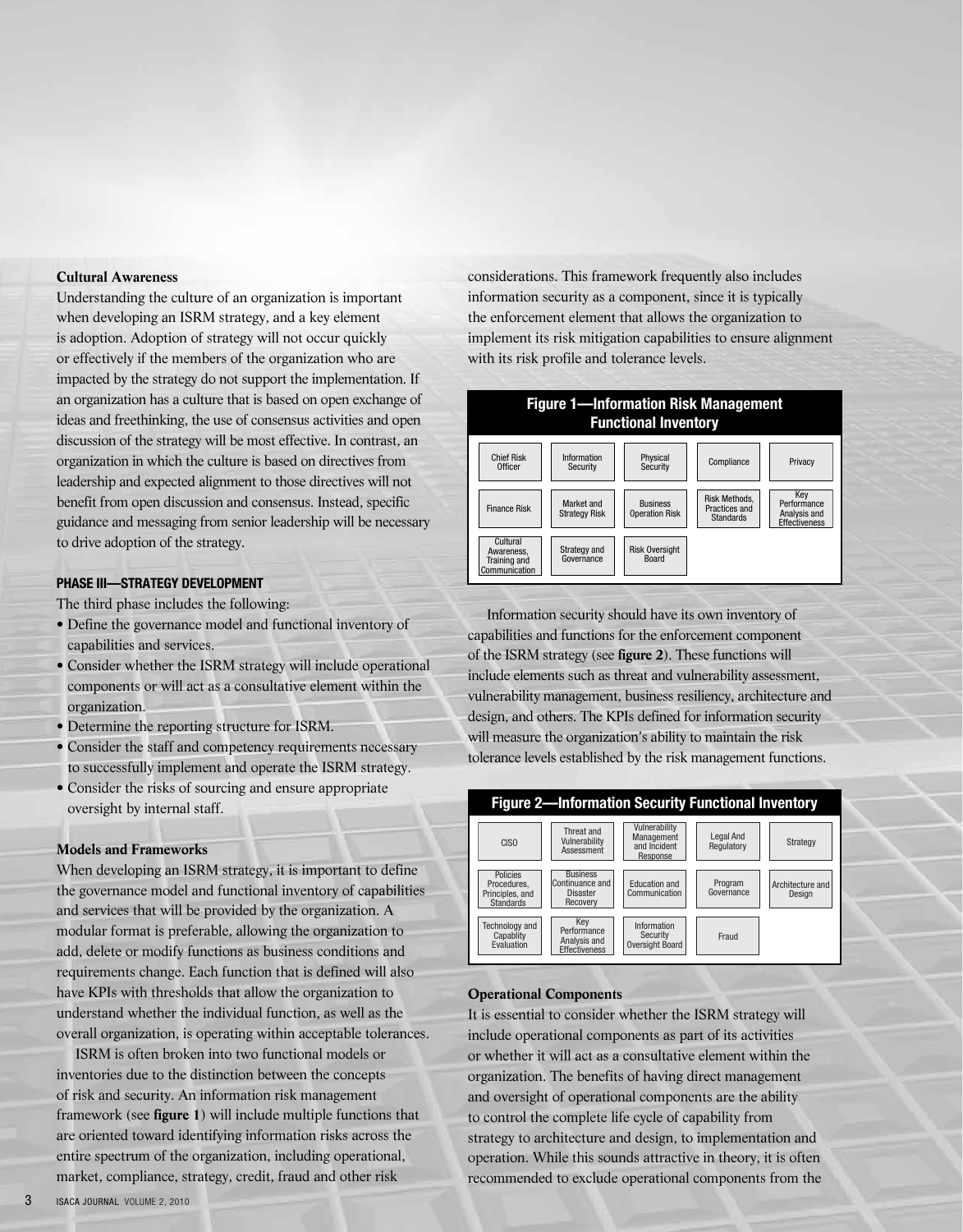ISRM strategy and instead provide advisory and consultative capabilities to support the business operations.

# **Quick tip:**

• The manner in which ISRM functions and their supporting governance structure are presented to an organization is key to driving acceptance and enabling success. Presenting the IRSM strategy as business-aligned advisory and consultative capabilities that are focused on risk management, instead of authoritative and technical capabilities that are focused on security to business audiences, will change the perception of ISRM from an organization that prevents success to one that enables it.

#### **Reporting Structure**

Many organizations view ISRM and risk management as an IT capability, reporting to the chief information officer (CIO) or chief technology officer (CTO). However, the ISRM scope of responsibility now frequently extends beyond technology to a focus on business processes and data. If this holds true, the ISRM group will likely be more effective as part of ERM and reporting to the chief risk officer (CRO).

## **Competency Models**

Another consideration is the staff and competency requirements that will be necessary to successfully implement and operate the ISRM strategy. Competency models are documents that identify not only the job descriptions of specific positions, but also the relevant organizational and industry knowledge and skills that will be required. When developing an ISRM strategy, it is important to provide solutions, requiring competencies that are readily available within the organization or can be recruited for with minimal effort. If the strategy calls for skills and knowledge that are new to the organization, a ramp-up period must be established and timing for achievement of the point of arrival should be extended to account for the on-boarding period.

#### **Sourcing Plans**

Sourcing is an important consideration for an ISRM strategy. Many organizations fail to realize that they cannot transfer risk to a third-party organization even though they can utilize third parties to provide ISRM capabilities. Sourcing can be an effective tool to accelerate the implementation of capabilities

as well as to provide operational capabilities, but third parties cannot assume the risks of the organization. The organization will always be responsible because they are the entity through which business is transacted and are required to provide appropriate levels of information security and risk management.

Third-party consulting resources can be helpful in accelerating the implementation or maturing specific functions. However, consulting must be used sparingly and must be overseen by internal staff to ensure that the requisite knowledge provided by the consulting firm is retained by the organization. Key functions that are provided to the organization should not be delivered exclusively by third-party consulting resources. Whenever possible, organizations should not utilize third parties to ensure consistency of services, since consulting resources are often the first to be removed in the case of budget reduction or declining business conditions.

## **Quick tips:**

- Managed security services (MSS) providers can provide effective monitoring and management of ISRM technology capabilities after the organization has defined operating parameters.
- MSS providers can provide valuable insights and threat intelligence based on knowledge and data gathered by working with a large number of clients and the providers' focus on enhancement of products and services.

# **Phase Iv—Metrics And Benchmarking**

The fourth phase includes the following:

- Ensure alignment with industry standards and guidelines.
- Use a capability maturity model (CMM) assessment methodology.
- Use KPIs to measure the effectiveness of the functions and capabilities developed through the ISRM strategy.

## **Industry Standard Alignment**

Alignment with one or more industry standards or guidelines can be beneficial to an ISRM strategy. There are multiple standards that can and should be considered, including CobiT, International Organization for Standardization (ISO) 27000 series and US National Institute of Standards and Technology (NIST) 800 series. However, it is important to remember that no single standard is appropriate for every organization, nor should strategy be based on only one option.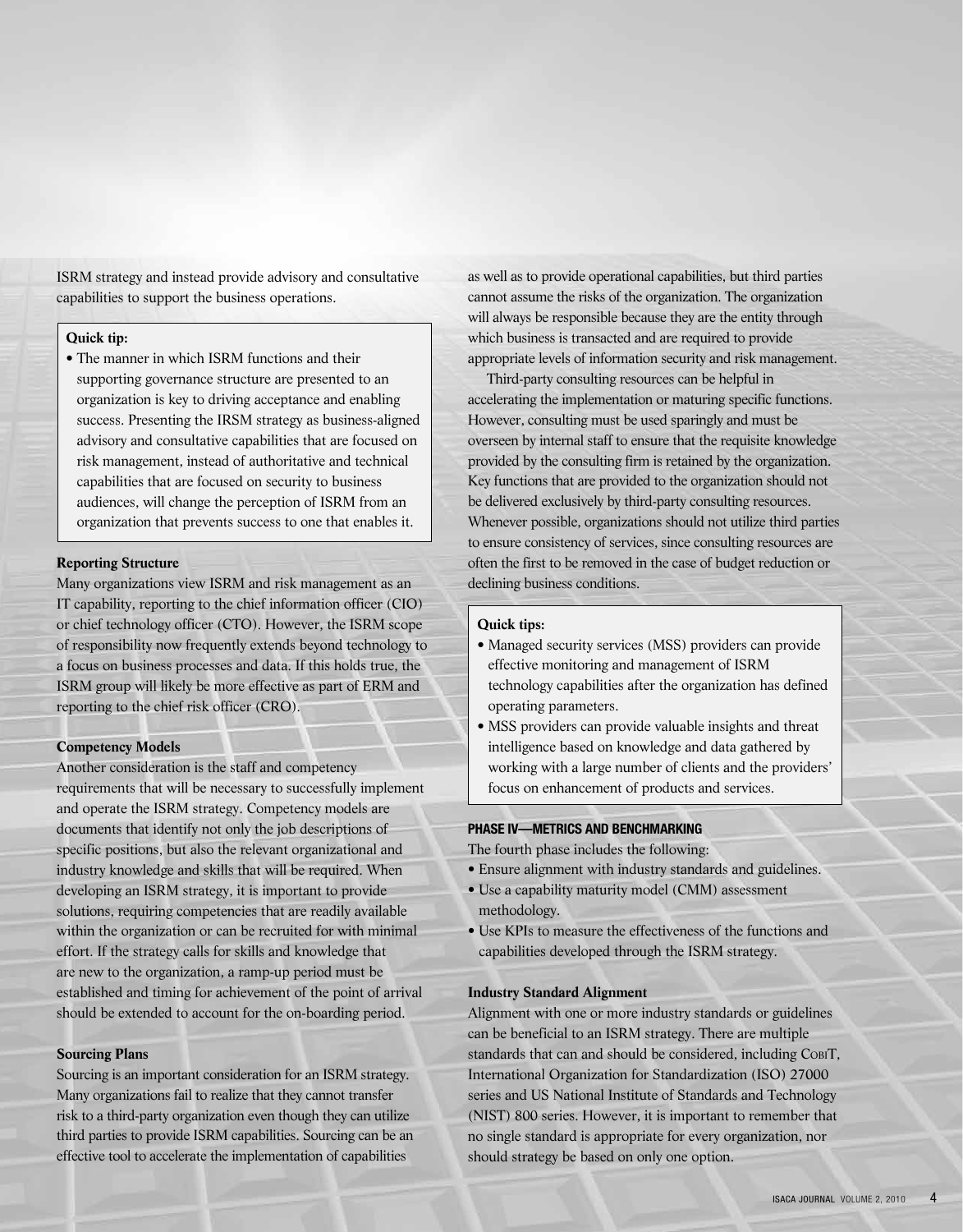A current industry-leading practice is to identify functions and capabilities provided by the ISRM group and map them to industry standards and guidelines. This approach allows the organization to identify whether it is providing all of the functions and capabilities included within the standards and guidelines with which it chooses to align, as well as to identify levels of capabilities and competencies in these areas. Mapping ISRM capabilities to industry standards can also be very helpful in meeting compliance goals and requirements, since many of these (including typical vendor/partner compliance requirements) are based on the same standards and guidelines.

# **CMM Modeling and Benchmarking**

Two key questions a management team will regularly ask about the organization's ISRM capabilities are: How capable are we? How will we know when we have reached our point of arrival? One of the most effective ways of assessing this

is to use a CMM assessment methodology (see **figure 3**). A CMM methodology provides a simple yet effective scale that the organization can use to understand quickly which of its capabilities are functioning adequately and which need improvement to increase efficiency, reduce cost of operation and increase value to the organization.

Once the CMM assessment has been completed, the use of benchmarking data from other similar organizations based on the same CMM methodology will allow the organization to understand its level of capability and effectiveness compared to its peers and competitors (see **figure 4**). These data are vital in the development of an effective ISRM strategy because they provide valuable inputs into the governance approach, budget assessments, and development of goals and metrics. These data can be gathered through multiple sources, including consulting and analyst firms that actively collect and maintain data stores of this type.

| <b>Figure 3-ISRM CMM Scale</b> |                                                |                                                                                                                                                                                                      |                                                                                                                                                                                                       |  |
|--------------------------------|------------------------------------------------|------------------------------------------------------------------------------------------------------------------------------------------------------------------------------------------------------|-------------------------------------------------------------------------------------------------------------------------------------------------------------------------------------------------------|--|
| <b>Maturity</b><br>Level       | General<br><b>Description</b>                  | <b>Control Summary</b>                                                                                                                                                                               | <b>Key Features</b>                                                                                                                                                                                   |  |
| 5                              | Optimal,<br>optimizing and<br>business-aligned | • Included in audit and assessment cycles<br>• Control metrics measured and monitored<br>• Developed and utilized process metrics<br>• Complete control quality feedback loop                        | • Tracked control information and status<br>• Aligned with business processes<br>. Very low associated residual risk level<br>• Meeting or exceeding business requirements                            |  |
| 4                              | Managed,<br>controlled and<br>predictable      | • Controls audited and tested for compliance<br>• Defined metrics and thresholds<br>• Standards in place and followed<br>• Operates within recognized processes<br>• Training and awareness complete | • Efficiently operated within formal processes<br>• Embedded in IT processes<br>• Business requirements considered<br>• Low associated residual risk level<br>• Good/excellent effectiveness          |  |
| 3                              | Proactive, defined<br>and implemented          | • Owners trained to operate control<br>• Evenly implemented and monitored<br>• Documented in control catalog<br>• Documented standards<br>• Regular assessment of control                            | • Good/excellent efficiency<br>• Becoming embedded in IT processes<br>. Widely known and published status of control<br>• Moderate associated residual risk<br>• Effectiveness in an acceptable range |  |
| $\overline{2}$                 | Repeatable,<br>reactive and<br>best effort     | • Ownership assigned to role, person<br>or process<br>• Implemented inconsistently across<br>organization<br>• Documented via policies and guidelines<br>• Haphazard assessment and/or audit         | • Mediocre/fair efficiency<br>• Status usually known by a few<br>• Moderate to high associated residual risk<br>• Effectiveness based on individual effort/expertise                                  |  |
| 1                              | Initial, undefined<br>and ad hoc               | • Not officially assigned to role, person<br>or process<br>• Partially implemented<br>• Not well documented<br>• Not monitored or assessed                                                           | • Poor efficiency<br>• Questionable ownership<br>• Vague status<br>• High associated residual risk<br>• Generally unknown effectiveness                                                               |  |
| 0                              | Intent and<br>not identified                   | • Control not implemented<br>• Unknown presence of control                                                                                                                                           | • Control not officially in place<br>• Unidentified requirements<br>• Associated risk level assumed to be very high                                                                                   |  |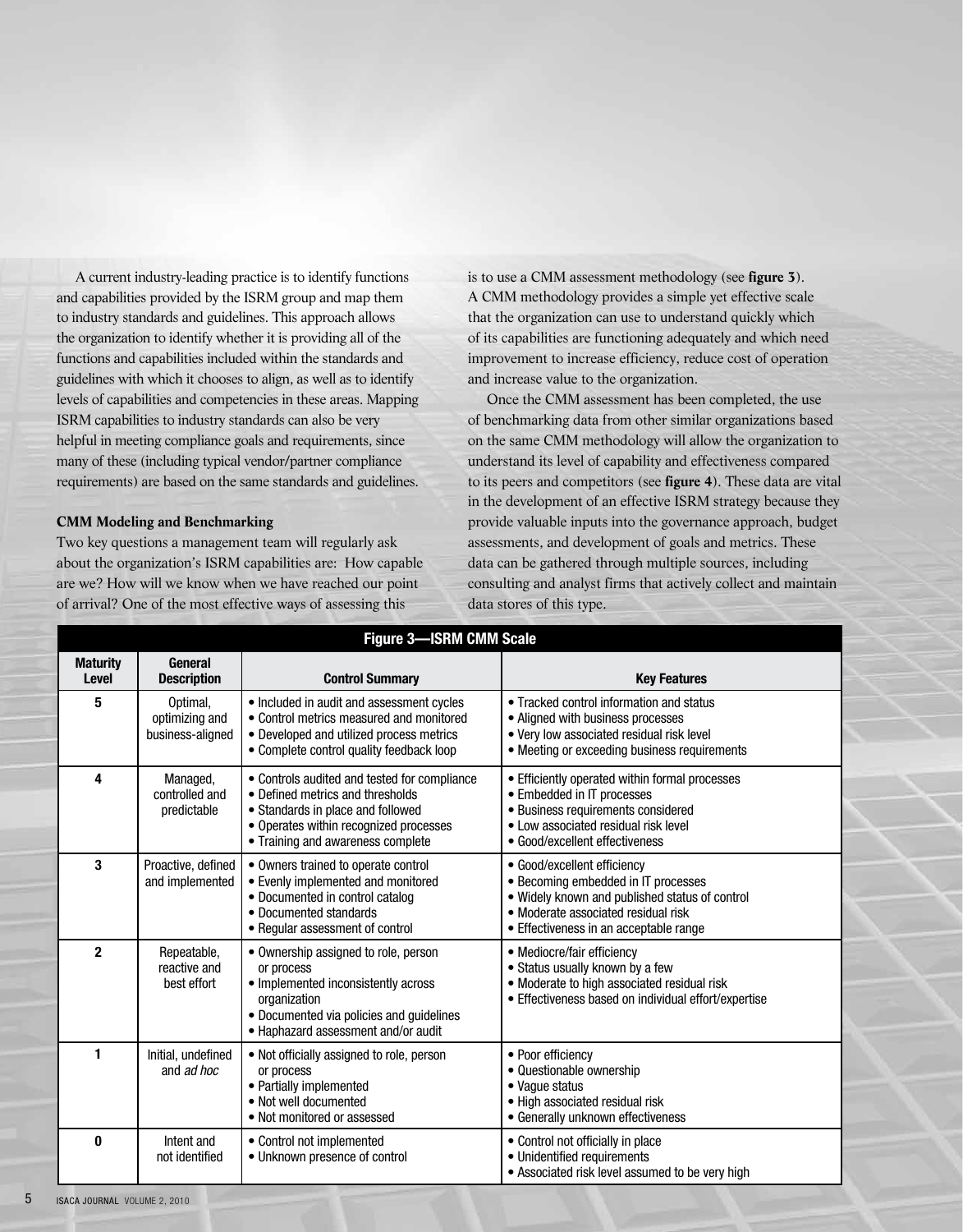#### **Key Performance Indicators**

KPIs should be used to measure the effectiveness of the functions and capabilities that are developed through the ISRM strategy. When developing KPIs, it is important to identify the business value that is intended to be gained with function or capability, and then define objective criteria that can be used to assess this value. Subjective KPIs can be open to interpretation by the audience evaluating the metric; therefore, objective KPIs should be utilized whenever possible. Typically, KPIs associated with a dollar value, benefit or business impact statements are the most effective and interesting to leadership and stakeholder audiences.



#### **Quick tips:**

- Successful KPIs require thresholds to establish acceptable and unacceptable limits.
- KPIs should be aligned with point-of-arrival guidelines and annual organizational goals.

#### **Phase V—Implementation And Operation**

- The fifth phase includes the following:
- Take global considerations into account.
- Determine how compliant the organization wants or needs to be.
- Determine consequences of not conforming to ISRM policies and requirements.
- Utilize an oversight board as part of the operational model for an ISRM strategy.
- Ensure that appropriate communication is occurring between the ISRM group and supporting business functions.
- Ensure cultural awareness regarding how information protection activities are viewed within the organization by changing the focus from security to risk management.

# **Global Considerations**

Global considerations cannot be neglected when developing an ISRM strategy. Many controls, capabilities, standards

and guidelines that are appropriate for a specific geography may not be applicable in others. For instance, in the US, an appropriate and preferred measurement of employee awareness of ISRM capabilities is to present employees with materials, test them on their retention and recognition of the materials, and collectively store and report this information. However, in countries such as Germany, this is not an allowed practice and cannot be implemented due to human resource regulations.

#### **Quick tips:**

- Threats and risks can vary significantly based on geography. Physical threats tend to be less probable in developed nations and environments due to the intention to steal data instead of infrastructure.
- Examine socioeconomic data for regions within which the organization operates to understand cultural and economic considerations that can impact strategy development.

# **Compliance and Risk**

Compliance is currently the driving force behind many ISRM strategy development activities. One question that is often overlooked by organizations is: How compliant do they want or need to be to the regulations, standards and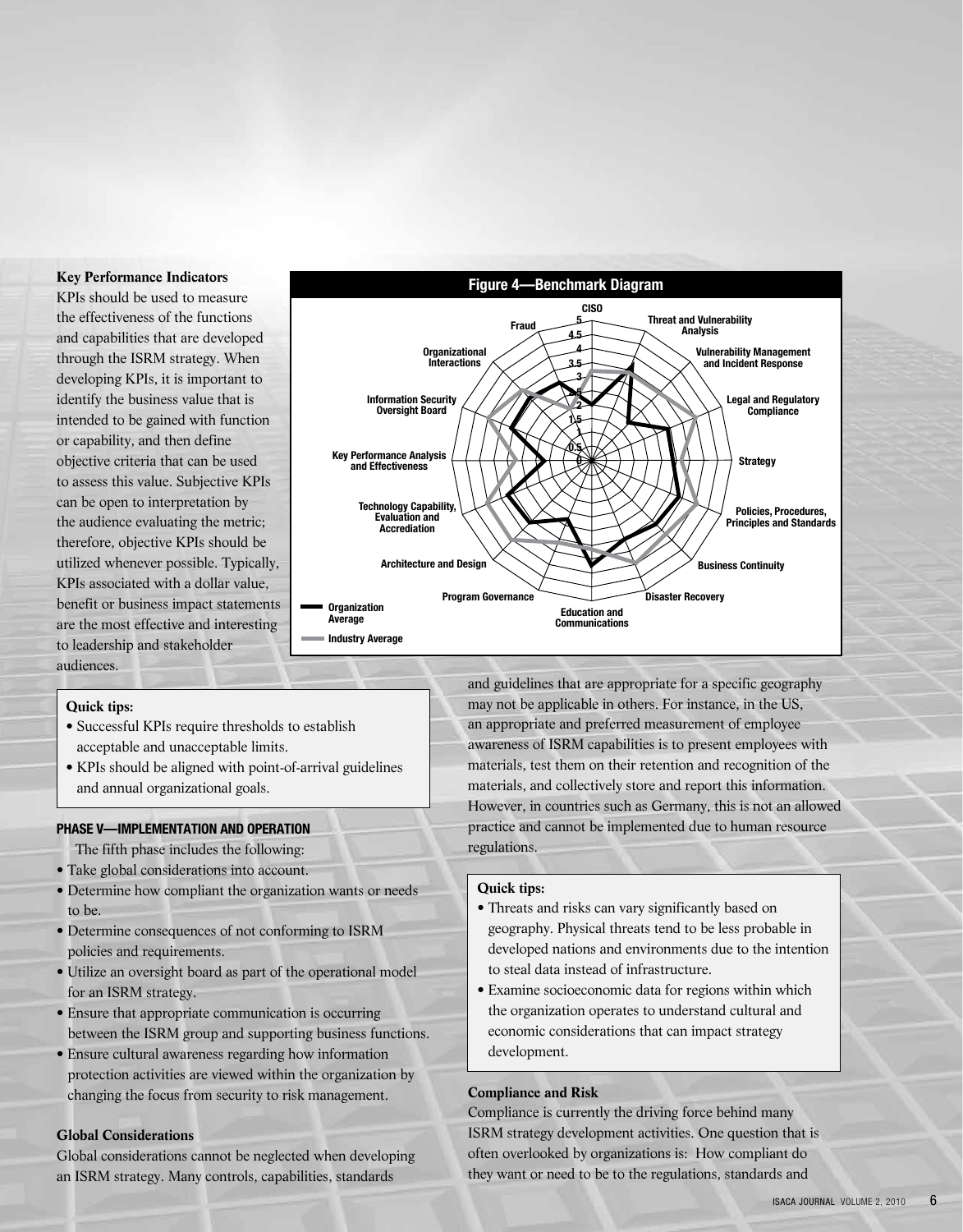expectations of the third parties that evaluate them? Many organizations invest significant money and resources to obtain and maintain compliance to regulations and standards. A better approach often is to analyze the impact of not being compliant or becoming only partially compliant. In many cases, full compliance can be debilitating to business operations. If a regulation or standard does not have court precedence or defined and implemented consequence management, the impact of noncompliance may not be well understood. It may be in the organization's best interest to continue to develop capabilities in line with industry-leading and organizational best practices instead of focusing on external compliance requirements alone.

#### **Consequence Management**

What happens when the intended group or organization does not conform to ISRM policies and requirements? Consequence management is the enforcement element for issues of noncompliance or nonalignment. It can range from a simple risk waiver that removes liability for actions from the ISRM group all the way to punitive actions against employees who choose not to align to ISRM directives.

# **Quick tips:**

- A laddered approach to consequence management is often the most effective and accepted within organizations.
- Increased consequences should be based on risk and business impact to organization.

# **Oversight and Reporting**

Utilizing an oversight board as part of the operational model for an ISRM strategy can ensure business alignment as well as remove the ability for dissenters to criticize the organization for a lack of business consciousness. An oversight board should be composed of key business leaders and stakeholders from the organization as well as business elements that are governed by requirements from the ISRM group.

#### **Quick tips:**

- Oversight boards should meet monthly or quarterly unless business conditions or incidents warrant more regular meetings.
- Key metrics and requests for approval of activities or materials should be presented at these meetings.

#### **Organizational Interactions**

Organizational interactions ensure that appropriate communication is occurring between the ISRM group and supporting business functions. Organizational interactions differ from training, communication and awareness capabilities in that they are reciprocal in nature instead of a projection from the ISRM group. It is important to identify supporting and benefiting organizational elements and to implement formal communication capabilities that can be monitored to ensure that all appropriate parties are communicating with each other to support the ISRM program activities and strategy.

These communications should be monitored and reported as part of the KPIs that are collected and reported to the oversight board. The goal here is to ensure that the organization's leadership is confident that ISRM activities and reporting are supported by credible data.

#### **Quick tip:**

• Use KPIs to monitor communications and report effectiveness of organizational interactions to the organization's leadership.

# **Communication and Awareness**

Communication and awareness are vital portions of the ISRM strategy since a core capability of the organization is to communicate appropriately and to influence positive and proactive change. Communication considerations are based on the organization's culture and style. It is important to utilize multiple forms of communication and awareness as well as continual reinforcement when communicating change. Electronic media are appropriate for general communication, but human interaction is vital for key information to allow for bilateral conversation instead of one-way communication.

#### **Cultural Change: Security vs. Risk Management**

A fundamental consideration in ISRM is the cultural change regarding how information protection activities are viewed within the organization. As previously stated, information security is often seen as an obstacle to success instead of a benefit because many security professionals focus on technology and restrictions to provide protection, which often prevents business leaders from carrying out activities that they see as enhancements to the business. The word "security" has